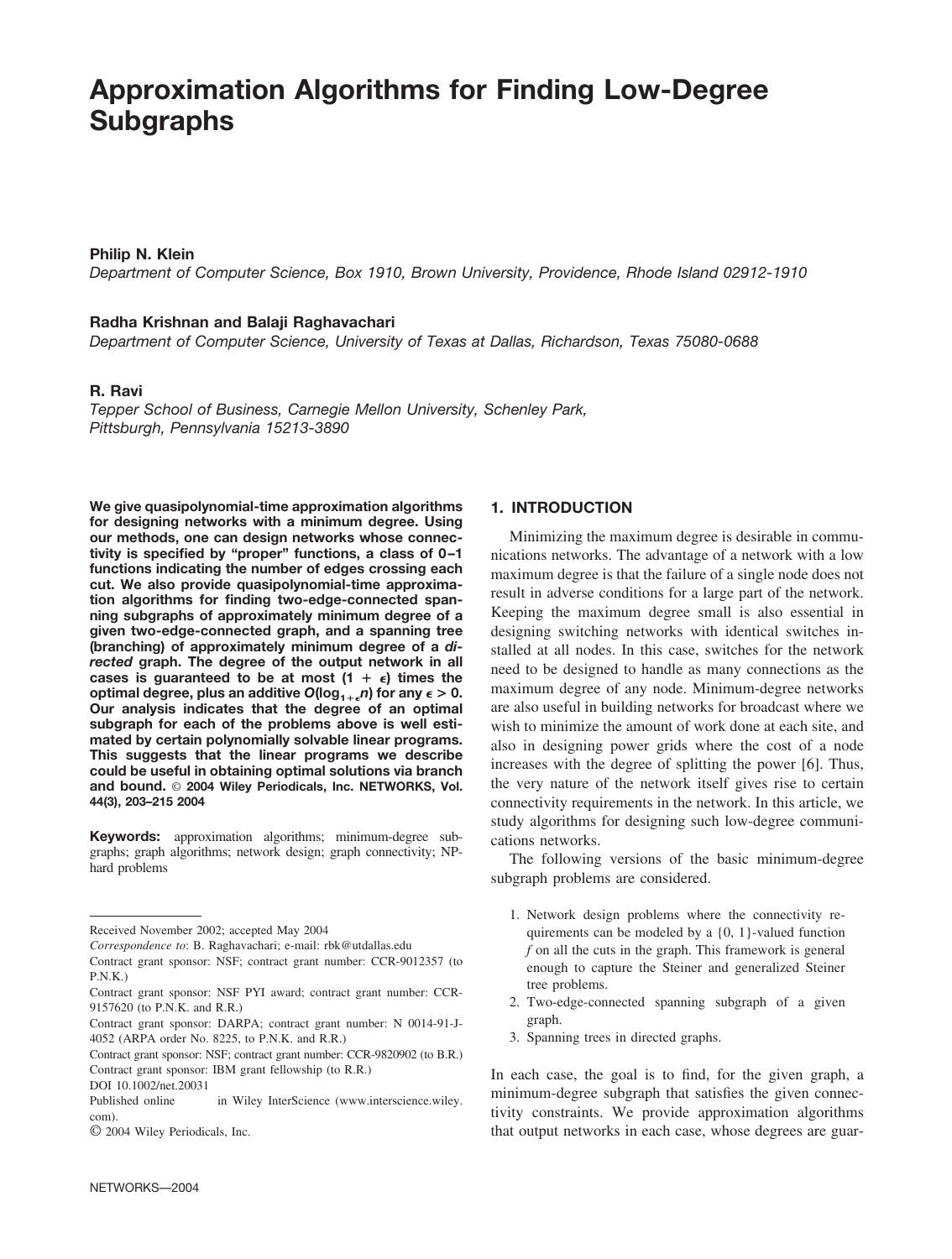anteed to be at most  $(1 + \epsilon)$  times optimal, plus an additive term of  $O(\log_{1+\epsilon} n)$  for any  $\epsilon > 0$ . The algorithms run in quasipolynomial time  $O(n^{\log_{1+\epsilon} n})$ . As a direct consequence, we obtain polynomial-time approximation algorithms for all problems above with a performance ratio  $O(n^{1/\delta})$  for any  $\delta$  $> 0$  (by setting  $\epsilon = n^{\delta}$ ). In addition to the same performance guarantees and running times, all the algorithms we describe here also have in common the technique of local optimization, wherein we perform local improvements to the current solution to iteratively decrease the degrees of high-degree nodes.

In Section 2, we review previously known results for special cases of the problems we consider in this article. In Section 3, we describe our results on general minimumdegree one-connected networks. In Section 4, we address the minimum-degree two-edge-connected spanning network-design problem. The directed minimum-degree spanning tree problem is considered in Section 5.

## **2. PREVIOUS WORK**

# *2.1. The Basic Minimum-Degree Spanning Tree (MDST) Problem*

Given an undirected graph *G*, the problem is to find a spanning tree of *G* whose maximum degree is minimal. This problem is a generalization of the Hamiltonian Path problem, and hence, is NP-hard [9]. Fürer and Raghavachari [5] gave a polynomial-time approximation algorithm for this problem with *O*(log *n*) performance guarantee. In subsequent work [6], they improved their previous results and provided another polynomial-time algorithm to approximate the minimum-degree spanning tree to within 1 of the optimal. Clearly, no better approximation algorithms are possible for this problem.

Lawler [16] showed that matroid methods sufficed to solve the following variant of the minimum-degree spanning tree problem in polynomial time: given a graph *G* and an independent set *I* of nodes of *G*, find a spanning tree that minimizes the maximum degree of any node in *I*. Gavish [10] formulated the minimum-degree spanning tree problem as a mixed-integer program and provided an exact solution using the method of Lagrangian multipliers.

## *2.2. The Minimum-Degree Steiner Tree Problem*

In this extension to the MDST problem, given an input graph and a distinguished subset of the nodes *D*, we seek to find a Steiner tree (spanning at least the set *D*) whose maximum degree is minimum. The first polynomial-time approximation algorithm was provided by Agrawal, Klein, and Ravi [1]. The performance guarantee is a factor of *O*(log *k*), where *k* is the size of *D*. This was improved upon by Fürer and Raghavachari [6], who provide a polynomialtime approximation algorithm for the problem. Their performance guarantee is essentially the same as that shown by

us. In fact, our work is a generalization of their algorithm, and reduces to their algorithm for this special case. Fürer and Raghavachari [7] later demonstrated a polynomial-time algorithm that finds a tree whose degree is within 1 from optimal.

# *2.3. The Directed Minimum-Degree Spanning Tree Problem*

Given a directed graph *G* and a root node  $r \in V$ , the problem is to find a spanning tree of *G* rooted at *r* whose maximum degree is minimized. For this problem, Fürer and Raghavachari [5] gave an algorithm with an approximation ratio of *O*(log *n*) for this problem. Our article improves the multiplicative factor of *O*(log *n*) to an additive term of  $O(\log n)$ . Unfortunately, the "plus one" algorithm [7] does not generalize to directed graphs.

# **3. THE MINIMUM-DEGREE CONSTRAINED FOREST PROBLEM**

We begin this section by describing a framework for formulating general one-connected network problems. We formulate the minimum degree problem in this framework.

## *3.1. Formulation*

A framework for specifying connectivity requirements for networks was proposed by Goemans and Williamson [11]. This framework captures a wide variety of requirement specifications, including Steiner and generalized Steiner connectivity, general point-to-point connectivity, and *T*joins. Building on the work of Agrawal, Klein, and Ravi on the generalized Steiner tree problem [2], Goemans and Williamson showed a way to find a network satisfying given connectivity requirements that has nearly minimum total edge cost. In this article, we show how to find a network satisfying the requirements that has nearly minimum degree. We use the framework from [11] for specifying connectivity requirements. Our algorithm and analysis are based on the work of Fürer and Raghavachari [6].

Consider a spanning tree of a graph, and any cut in the graph. At least one edge of the spanning tree must cross this cut. Conversely, if a network crosses every cut, it must span all nodes. More generally, to specify connectivity requirements for a network, we designate a subset of the cuts in a graph as *active* cuts, and we require that the network being designed cross every active cut.

A broad class of requirements can be specified using an approach of Goemans and Williamson [11]. They specify which cuts are active using a  $0-1$  function  $f$  on the nodesubsets of a graph. For a node-subset *S*, let  $\Gamma(S)$  denote the set of edges each having exactly one endpoint in *S*. To specify that the cut  $\Gamma(S)$  is active, we set  $f(S)$  to be 1. One can now formulate an integer program for a minimumdegree network crossing all active cuts: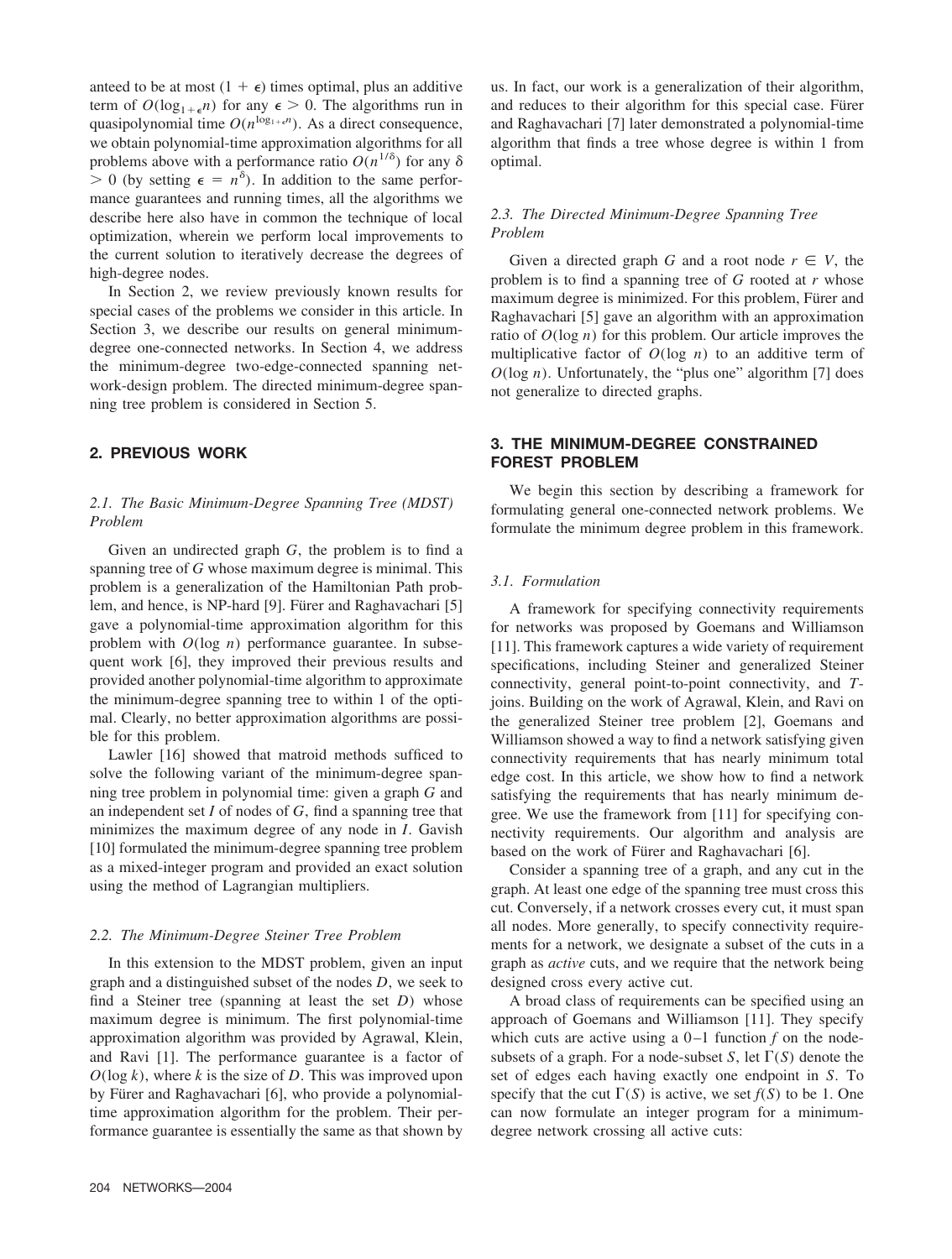## Min *d*

subject to constraints:

$$
x(\Gamma(S)) \ge f(S) \quad \forall \ S \subset V
$$
  

$$
x(\Gamma({v}) \le d \quad \forall \ v \in V
$$
 (IP)  

$$
x_e \in \{0, 1\} \quad \forall \ e \in E
$$

Here, for any subset *F* of edges,  $x(F)$  is defined to be  $\sum_{e \in F}$ *xe*. We call any feasible solution to the above IP, an *f*-join. It is easy to verify that minimal *f*-joins are forests.

Goemans and Williamson [11] focus on a special class of functions *f* that can be used to formulate many important connectivity requirements. They called these functions *proper.* A function  $f: 2^V \rightarrow \{0, 1\}$  is proper if the following properties hold.

- 1. [Null]  $f(\emptyset) = 0$ ;
- 2. [Symmetry]  $f(S) = f(V S)$  for all  $S \subseteq V$ ; and
- 3. [Disjointness] If *A* and *B* are disjoint, then  $f(A) = f(B)$  $= 0$  implies  $f(A \cup B) = 0$ .

We are interested in solutions to (IP) for the class of proper functions *f*. Examples of problems that fit within this framework other than the minimum-degree Steiner trees are minimum-degree generalized Steiner forests, minimum-degree T-joins, and minimum-degree point-to-point connection problems.

# *3.2. Preliminaries: Toughness, Weakness and Lower Bounds*

*Toughness,* first defined by Chvátal in [4], is a measure of how hard it is to disconnect a graph into many components by removing a small number of nodes. The toughness of a graph is the minimum (over all nontrivial node subsets) of the ratio of the number of nodes removed (*X*) to the number of connected components in the remaining graph. That is, it is the minimum of all ratios of  $|X|$  to the number of components in  $G - X$ , where *X* ranges over all nontrivial node subsets of *G*. Computing the toughness of a graph was shown to be NP-complete by Bauer, Hakimi, and Schmeichel [3]. Win [20] has shown the following interesting relationship between the toughness of a graph and the minimum-degree spanning tree problem. He showed that if the toughness of a graph is at least  $1/(k - 2)$ , then it has a spanning tree whose degree is at most  $k$  (for  $k > 2$ ).

The definition of toughness we have given differs slightly from Chvátal's original definition in [4]. According to our definition, the minimum toughness ratio is never more than 1 (for nonsingleton graphs), because even a singleton  $X$  yields a ratio of at most 1. Chvátal defines toughness to be the same minimum ratio, but the minimum is taken only over those node subsets *X* for which  $G - X$ 



FIG. 1. *f*-weakness is a lower bound on the maximum degree of an *f*-join. In a feasible  $f$ -join, the degree of nodes in  $X$  is at least ratio of number of active components created on deleting *X* to the cardinality of *X*.

has at least two components. According to this definition, the minimum ratio can be arbitrarily large.

We generalize the above notion to allow active components defined by proper functions *f*. For any  $X \subseteq V$ , a connected component *Y* of  $G - X$  is *active* under a proper function *f* whenever  $f(Y) = 1$ . The *f*-toughness of a graph for any given function  $f$  is the minimum ratio of the number of nodes removed to the number of active components formed. In other words, it is the minimum ratio of  $|X|$  to the number of active components in  $G - X$ , where *X* ranges over all nontrivial node subsets of *G*. For any subset *X* of nodes, this ratio is termed the *f*-toughness of the set *X*. Thus, the *f*-toughness of the graph is the minimum *f*-toughness of any of its nontrivial node subsets. Note that ordinary toughness is a special case of *f*-toughness as we have defined it, because it corresponds to a function *f* where every nontrivial subset of the nodes of the graph is active. We are interested in computing the *f*-toughness of the graph for proper functions *f*. Call any single node that forms an active set a *terminal.* Note that as long as there is at least one terminal, the *f*-toughness ratio is at most 1, because this is the ratio achieved on removing a single terminal.

We shall refer to the reciprocal of the *f*-toughness of a graph as its *f*-*weakness.* The notion of weakness of a graph arises as a dual to the problem of constructing minimumdegree networks. The *f*-weakness of the graph is an estimate of the vulnerability of any *f*-join. A node subset with high value of *f*-weakness represents a weak spot in such a network: damage to this subset results in nearly the worst disconnection among the nodes in the network. To motivate the relationship between the minimum degree of any *f*-join and the *f*-weakness, we prove the following lemma.

**Lemma 3.1.** *For any function f*, *the optimum value of* (*IP*) *is at least the f*-*weakness of the graph*.

**Proof.** Consider the node set *X* achieving the optimal *f*-weakness (see Fig. 1). Let the number of active components in  $G - X$  under  $f$  be  $k$ . In any  $f$ -join, each of the  $k$ active components in  $G - X$  must have an edge to *X*. Thus,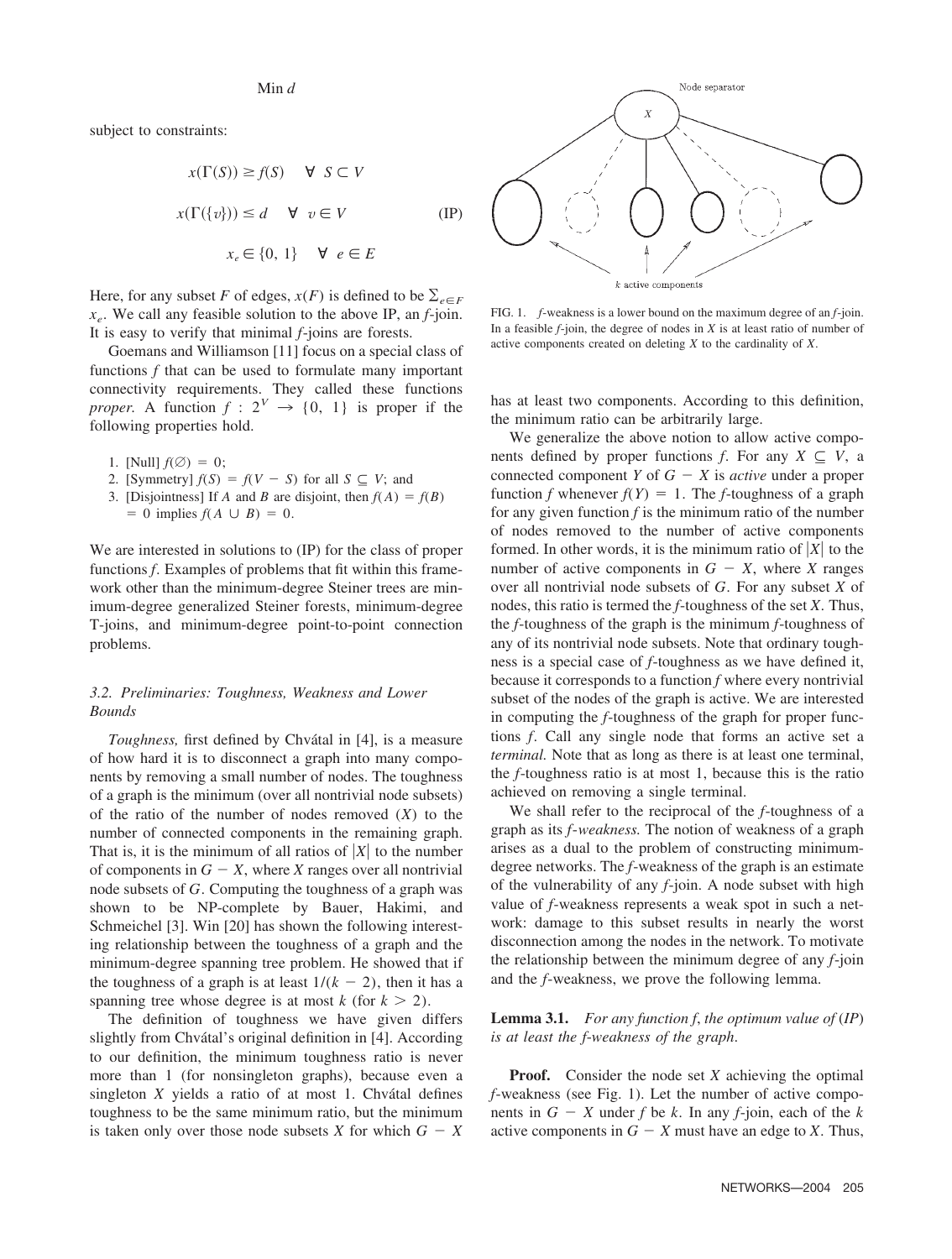the average degree (and, hence, the maximum degree) of a node of *X* in an optimal solution to (IP) is at least  $k/|X|$ , the *f*-weakness of the graph.

## *3.3. The Algorithm and Its Analysis*

We now describe the algorithm for providing an approximate solution to (IP) and analyze its performance. As input we are given an undirected graph  $G = (V, E)$ , an arbitrary number  $\epsilon > 0$  to determine the performance accuracy, and a proper function *f* defined on the cuts of *G*. We can assume without loss of generality that the graph *G* is connected, for otherwise we can work on each connected component of *G* independently. Our algorithm uses iterative local improvements and outputs a forest  $F$  that is feasible for the covering constraints of (IP). Note that we can always assume without loss of generality that any feasible solution to (IP) is the incidence vector of a forest [11]. Feasible solutions satisfy the following lemma.

**Lemma 3.2 ([12]).** *Let F denote a subset of the edge set of G. F is a feasible solution to (IP) if and only if*  $f(N) = 0$  *for each connected component N of F*.

## **3.3.1. Overview**

The algorithm starts with a feasible solution to (IP) and iteratively applies improvement steps aimed at reducing the degree of high-degree nodes. Intuitively, if we find a cycle in the graph that contains a node *w* of high degree, and if all edges that must be added to the current feasible solution to form this cycle are incident to low-degree nodes, then we can improve the current solution by adding in the cycle and deleting an edge incident to *w*. This reduces the degree of *w* by 1. For minimum-degree spanning trees [6, 7], improvements consisted of simply replacing one edge by another, and in the case of Steiner trees, they were defined as replacing an edge by a path whose internal nodes are not in the tree. Therefore, the degree of nodes in the tree increased by at most 1. In our case, we are replacing an edge by a collection of paths that could go through nodes in other trees. Therefore, the degree of a node may increase by two after an improvement. We examine this in greater detail below.

## **3.3.2. An Improvement Step**

Let  $S_d$  denote the set of nodes in the current forest whose degree is at least *d*. An improvement step with target *d* tries to reduce the degree of a node in  $S_d$ . We use two types of improvement steps. The first and simpler type determines whether the forest  $F$  remains feasible on deleting an edge incident on a node in  $S_d$ . If so, we delete this edge from  $F$ to obtain the new forest  $F'$  and proceed to the next improvement step. The second type of improvement step is more involved. Starting from *G*, we delete all the edges in  $E - F$  that are incident to nodes in the forest having degree at least  $d - 2$ , i.e., edges that are incident to nodes in  $S_{d-2}$ . In this graph, we examine if any node in  $S_d$  lies on a cycle.

If so, we add all the edges in  $E - F$  in this cycle to the forest *F* and delete an edge of *F* incident to a node in  $S_d$  in this cycle. If any other cycles have been created, remove some of the added edges to make the solution acyclic. This gives a new forest *F* .

Note that after performing an improvement step with target  $d$ , the degree of a node in  $S_d$  reduces by one and the resulting degree of each of the affected nodes increases by at most 2 and is at most  $d - 1$ . We note that the resulting forest  $F'$  is an  $f$ -join.

**Lemma 3.3.** *The forest F formed at the end of an improvement step remains feasible*.

**Proof.** The lemma follows immediately if the improvement step is of the first type. Therefore, suppose the improvement is of the second type. Let *F* be the feasible forest before the improvement step. Consider the cycle involved in the improvement. Because  $F$  is acyclic, the addition of the cycle and the deletion of an edge clearly leaves  $F'$  acyclic. But, we have merged many of the trees in  $F$  to form a single tree containing the edges of the cycle in *F* . However, because *F* was feasible, Lemma 3.2 guarantees that each of the trees in the merged tree has *f*-value 0. Because the merged component is a disjoint union of these components, the disjointness property of *f* implies that the *f* value of this new component is also 0. All the remaining components in *F* were also components of *F* having *f*-value 0. Therefore, Lemma 3.2 implies that  $F'$  is feasible.  $\blacksquare$ 

## **3.3.3. The Algorithm**

The algorithm starts with an initial feasible solution. Any spanning tree *T* of the given connected graph can be chosen as the initial feasible solution. Note that the null and symmetry conditions on *f* imply that  $f(V) = 0$  and so, by Lemma 3.2, *T* is feasible. Let the maximum degree of any node in the current feasible solution be *k*. Ideally, we would like to run the algorithm until no further improvements are possible. Unfortunately, we are unable to bound the running time of such an algorithm even using a quasipolynomial term. Therefore, we restrict improvements only when they apply to high-degree nodes. The algorithm applies improvement steps with target *d* for  $d \geq k - 2\lceil \log_{1+\epsilon} n \rceil$  until no such improvements are possible. The resulting forest is output as a *locally optimal* approximate solution.

**Definition 3.4.** *Define an edge e of a feasible forest F to be critical if*  $F - e$  *is not feasible.* 

As a result of performing the first type of improvement step, note that all the edges incident on nodes of degree at least  $k - 2\lceil \log_{1+\epsilon} n \rceil$  are critical in the locally optimal solution.

#### **3.3.4. Termination**

Each improvement step is polynomial-time implementable. We adapt a potential-function argument from [6] to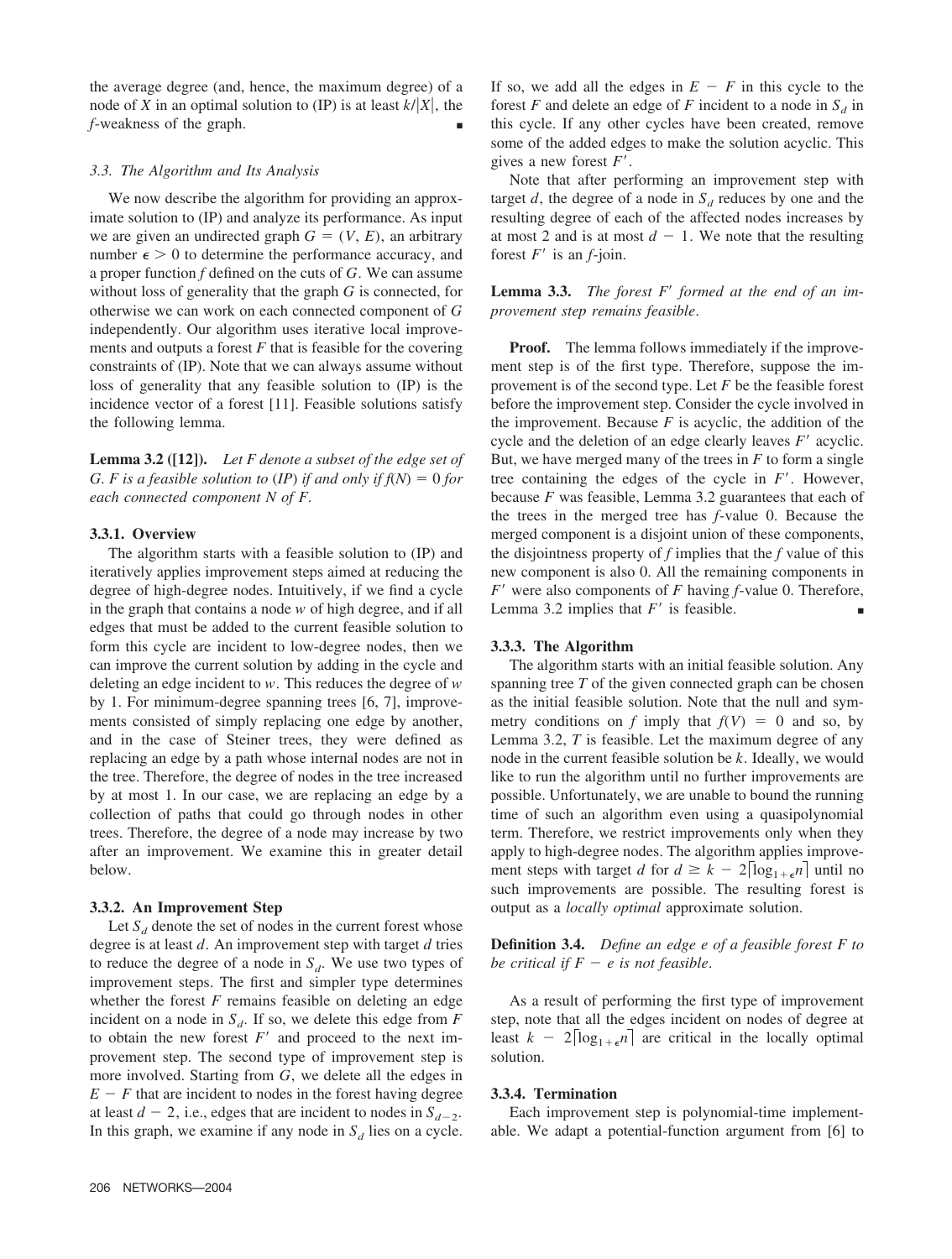bound the number of improvement steps. We define the potential of a node *v* with degree *d* in the forest *F* to be  $\phi(v)$  $= n<sup>d</sup>$  where *n* is the number of nodes in the graph. The potential of the forest *F* is defined as  $\phi(F) = \sum_{v} \phi(v)$ . Initially  $\phi(F) \leq n^n$ . Each improvement step with target *d* reduces the potential by at least  $(n - 1)n^{d-3}$ , because the degree of a node of degree *d* is reduced by 1 and the degree of all the other nodes may increase to  $d - 1$ . Because  $d \ge k$  $-2\log_{1+\epsilon} n$  where *k* is the maximum degree of the current forest, this reduction in potential is at least a fraction  $n^{-2 \log_{1+\epsilon} n - 3}$  of the current potential of the forest  $\phi(F)$ . From this we can bound the maximum number of iterations before *k* decreases, and *k* can decrease at most  $n - 3$  times. It follows that the number of improvement steps is at most  $n^{O(\log_{1+\epsilon} n)}$ .

## **3.3.5. Performance Guarantee**

We prove the performance guarantee by identifying a node separator from the solution subgraph whose *f*-weakness value is very close to the degree of the solution. Let *k* denote the maximum degree of the solution subgraph. A simple contradiction argument proves the following proposition.

**Proposition 3.5.** *There is some i*  $\in$   $[k - 2$ [log<sub>1+ $\epsilon$ </sub>n], *k*]  $with \left|S_{i-2}\right| \leq (1 + \epsilon)|S_i|.$ 

In the following discussion, let *i* be an index that satisfies the above proposition. We prove the following critical lemma that shows that when  $S_{i-2}$  (the set of nodes of degree at least  $i - 2$  in a locally optimal solution) is deleted from *G*, a large number of active components are created. This will then imply that the degree of nodes in  $S_{i-2}$  has to be large in any solution, because all these active components in  $G - S_{i-2}$  can be connected together in a feasible solution only using edges that are incident to some node of  $S_{i-2}$ . The reason why our analysis is more complicated than the one used for minimum-degree Steiner trees is due to the fact that our feasible solution may have several trees, and therefore, there may be edges in the graph that connect together some of these active components that are not useful in any improvements. But we show that the number of such components that may be merged with other components are small, and we can account for them in our analysis.

**Lemma 3.6.** *Let F be the locally optimal network and let i be the index in Proposition* 3.5. *The number of active components in*  $G - S_{i-2}$  *is at least i* $|S_i| - (2 + \epsilon)|S_i|$ .

We prove the above lemma in the remainder of this section. Call a tree in *F relevant* if it contains a node in  $S_i$ . Define an equivalence relation  $\sim$  on the edges of *F* by the rule:  $e_1 \sim e_2$  if there is a path between an endpoint of  $e_1$ and an end point of  $e_2$  in *F* avoiding  $S_i$ . Intuitively, an equivalence class under this relation is a set of edges incident to nodes whose degree is smaller than *i*, forming a connected subtree in *F*. We define a bipartite graph that



FIG. 2. Three degree-1 equivalence classes under  $\sim$ , each with an edge to a node  $v \in S_i$ .

captures the way in which these subtrees are connected to nodes of  $S_i$  as follows. Define an auxiliary forest  $F_i$  whose nodes are  $S_i$  together with the equivalence classes of  $\sim$ .  $F_i$ has an edge between a node  $v \in S_i$  and an equivalence class *C* under  $\sim$  if there is an edge in *C* incident on *v*. Note that because  $F$  is acyclic, there is at most one edge in any equivalence class *C* incident to any node  $v$  in  $S_i$ . Thus, if a node  $v \in S_i$  has degree *j* in *F*, it also has degree *j* in  $F_i$ . Note also that  $F_i$  is acyclic and has exactly as many components as the number of relevant trees in *F*. We are especially interested in the leaves of  $F_i$ , i.e., subtrees of  $F_i$ that have a single edge of *F* that connects them to some node in  $S_i$ . We show a lower bound on the number of such subtrees.

**Claim 3.7.** *The number of nodes of degree one in Fi* (*corresponding to equivalence classes C*) *is at least* (*i*  $-2$ ) $|S_i|$  + 2*r* where *r* is the number of relevant trees in *F*.

**Proof.** Let *t* be the number of classes of degree 1 and let *p* be the number of other classes. The number of edges in the forest  $F_i$  is the number of nodes in the forest minus the number of components in it. This is exactly  $t + p + |S_i|$  $r - r$ . The sum of the degrees of the nodes of  $F_i$  is twice the number of edges. That sum is at least  $i \cdot |S_i| + 2p + t$ . The claim follows.

Each class  $C$  of degree one defines a set  $X_C$  of nodes as follows: a node  $v$  is in  $X_C$  if C contains all the edges of F that are incident on  $v$ . Note that each  $X_C$  is a component of  $F - S_i$  and thus represents a subset of nodes of a relevant tree (see Fig. 2). Consider an edge *e* in *F* incident on a node in  $S_i$ . Because *F* is feasible, by Lemma 3.2, the component of *F* containing *e* is inactive. Because *e* is critical on account of the first type of improvement step, the two distinct components formed in *F* on removing *e* and containing its endpoints must both be active. Consider an edge in a degree-1 equivalence class  $C$  of  $\sim$  that is incident on a node in  $S_i$ . One of the connected components formed on its removal from  $F$  is  $X_C$ , and so this set is active. This is summarized in the following proposition.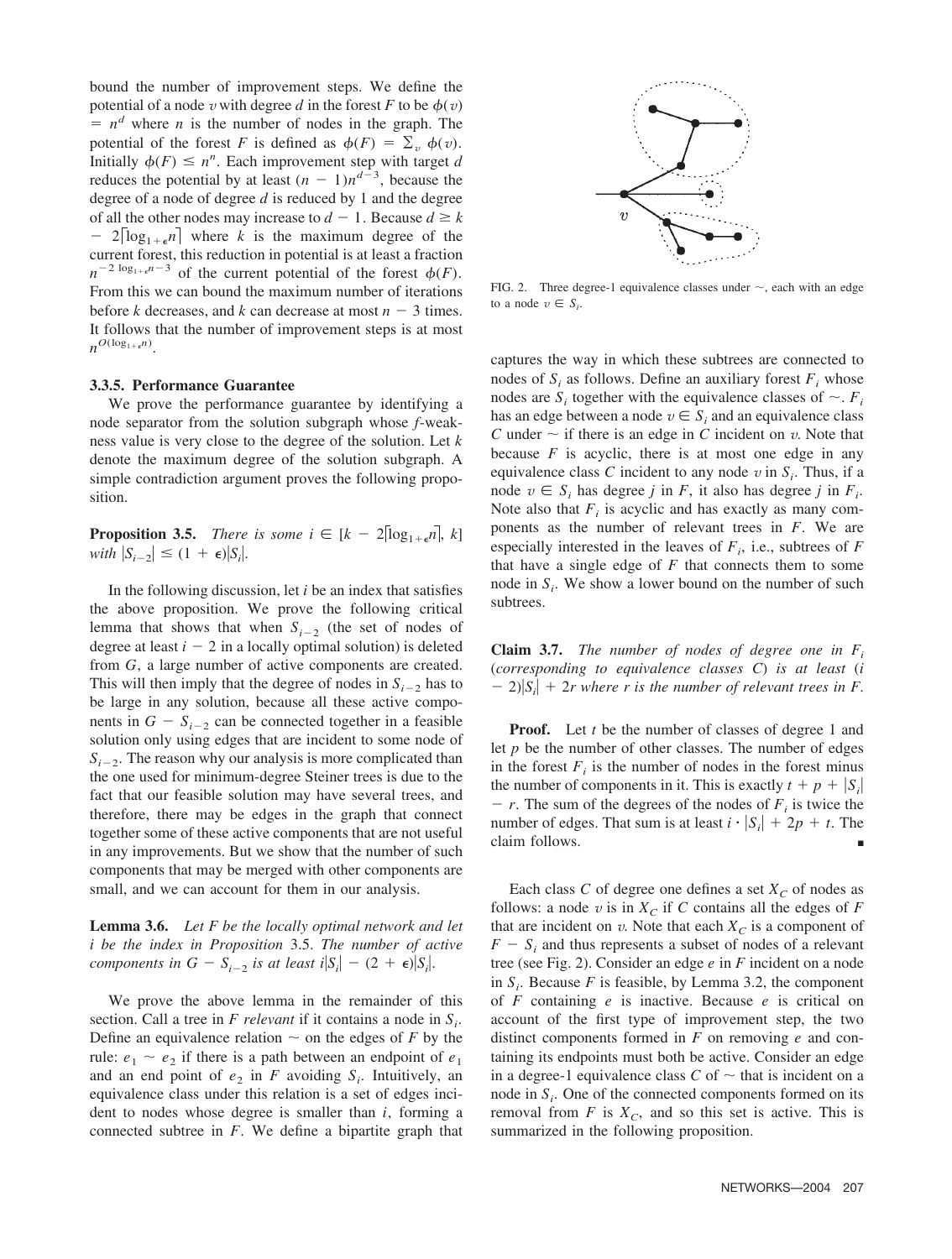**Proposition 3.8.** *Each set*  $X_c$  *defined by a class C of degree one in*  $F_i$  *is an active set.* 

We now derive a lower bound on the number of active components of  $G - S_{i-2}$ . Most of the node sets representing degree-1 classes of  $F_i$  are useful in forming these active components. There are two ways in which such a set might fail to be an active component of  $G - S_{i-2}$ . When nodes of  $S_{i-2}$  –  $S_i$  are removed, some of these components may break up. However, the number of such components is at most  $|S_{i-2}| - |S_i|$ , which is at most  $\epsilon |S_i|$ . We will disregard these broken-up components. Second, when nonforest edges are added, some of the remaining components may merge, resulting in fewer components and inactive components. We show that, in fact, there remain many active components.

**Claim 3.9.** *The total number of sets*  $X_c$  *that merge with others on adding edges of*  $G - S_{i-2}$  *is at most*  $2(r - 1)$ .

**Proof.** Suppose for a contradiction that more than 2(*r*  $-1$ ) such  $X_c$ s merge on adding the edges of  $G - S_{i-2}$ . We show that this identifies a cycle in  $F \cup (G - S_{i-2})$ containing a node of  $S_i$ , and so  $F$  permits an improvement of the second type.

To show this, we consider the auxiliary graph  $F_i$  and augment it with edges representing merging  $X<sub>C</sub>$ s. For every pair of  $X_{\mathcal{C}}$ s that merge, we include an edge between the nodes corresponding to them in  $F_i$ . If more than  $2(r - 1)$ such  $X_c$ s merge, then more than  $r - 1$  edges must be included in the auxiliary graph in addition to  $F_i$ . Because  $F_i$ has exactly *r* connected components, and more than  $r - 1$ edges are added to it, the resulting graph must be cyclic. A cycle in this graph directly corresponds to a cycle in  $F \cup (G)$  $S_{i-2}$ ) containing a node of  $S_i$  and so *F* permits an improvement of the second type. This contradicts the local optimality of  $F$ .

The sets  $X_{\mathcal{C}}$ s that remain might merge with inactive components of *F* on adding the nonforest edges of *G*  $S_{i-2}$ . By the properties of a proper function, the resulting component in  $G - S_{i-2}$  containing  $X_C$  is also active. By Claim 3.7, the number of degree-1 equivalence classes is at least  $(i - 2)|S_i| + 2r$ , and by Proposition 3.8 each of these defines an active set. We discount at most  $\epsilon |S_i|$  of them that may break up on removing nodes in  $S_{i-2} - S_i$ . The number of such classes that may merge with one another is at most  $2(r - 1)$  by Claim 3.9. Thus the number of such active sets that remain is at least  $i|S_i| - (2 + \epsilon)|S_i|$ . This completes the proof of Lemma 3.6.

#### *3.4. An Approximate* Min–Max *Relation and Applications*

How good is the *f*-weakness of a graph as a lower bound for the minimum-degree problem for proper functions *f*? In the course of proving the performance guarantee for the solutions we construct for (IP), we demonstrate an approximate min–max equality between the optimum value of (IP) and the *f*-weakness of the graph.

**Theorem 3.10.** *Let f be a proper function on the nodes of an n*-*node graph*. *The optimum value of* (*IP*) *is at most* (1  $+ \epsilon$ )*w*\*  $+ O(\log_{1+\epsilon} n)$  *for any*  $\epsilon > 0$  *where w*\* *is the f*-*weakness of the graph*.

**Proof.** Let *i* be as in Proposition 3.5. Our proof works by estimating the *f*-weakness of  $S_{i-2}$ . By Lemma 3.6, the number of active components in  $G - S_{i-2}$  is at least  $i|S_i|$  $-$  (2 +  $\epsilon$ )|S<sub>i</sub>|. By choice of *i*, note that  $|S_{i-2}| \leq (1$  $+ \epsilon$ )|*S<sub>i</sub>*|. Therefore, the *f*-weakness of *S*<sub>*i*-2</sub> and hence of *G* is at least  $[i - (2 + \epsilon)]/(1 + \epsilon)$ . Note that the degree of the solution *F* is at most  $i + 2 \log_{1+\epsilon} n$ . Combining these proves Theorem 3.10.

Note that the proof of Theorem 3.10 is constructive. We have provided an algorithm that constructs an *f*-join whose degree is close to the *f*-weakness ratio of a set we identify. Theorem 3.10 and Lemma 3.1 together prove the performance bounds given in Theorem 3.12. In addition, we also have the following result about approximating the *f*-weakness of the graph for any proper function *f*.

**Theorem 3.11.** *Let f be a proper function on the nodes of an n*-*node graph*. *Let w*\* *denote the f*-*weakness of a graph and let be an arbitrary small positive real number*. *There is an nO*(log1*n*) -*time algorithm to determine a node subset X for which the f-weakness is at least*  $(1 - \epsilon)w^*$  –  $O(\log_{1+\epsilon} n)$ .

An important application of the approximate min–max inequality presented in Theorem 3.10 arises from the fact that the relaxed version of (IP) is polynomially solvable. This follows from the observation that separation over (IP) is equivalent to solving an instance of finding the minimum cut around any active set. The latter problem can be solved using the fact that proper functions are uncrossable and can be inferred from the results in [8, 19]. A 0-1 function *f* defined on subsets of nodes is called *uncrossable* if, whenever *A* and *B* are active sets with  $f(A) = f(B) = 1$ , then either  $f(A \cup B) = f(A \cap B) = 1$  or  $f(A - B) = f(B)$  $(A) = 1$  (see [11] for further details). Using the Ellipsoid method [12], which provides a polynomial-time reduction of the optimization problem to the separation problem, we have that the fractional relaxation of (IP) can be solved in polynomial time. It follows from Theorem 3.10 that the value of this linear program is a good estimate of the minimum degree. While solving the linear program does not give us a solution network with this degree, just knowing the value can be useful, such as in a branch-and-bound search for an optimal solution [17].

Combining the above discussions yields the following theorem.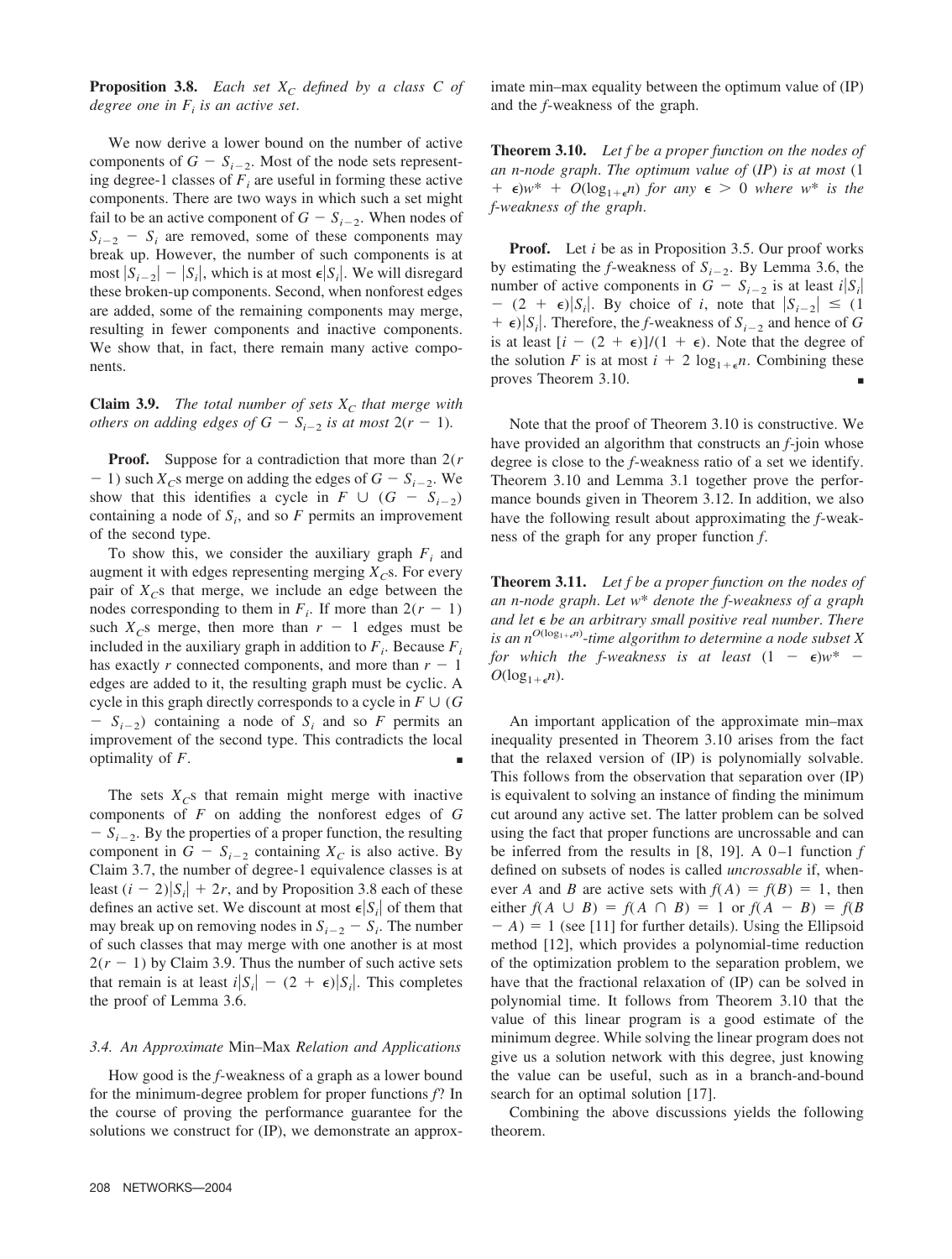**Theorem 3.12.** *Let f be a proper function*. *Let d*\* *denote the optimum value of (IP). There is an*  $n^{O(\log_{1+\epsilon} n)}$ *-time algorithm for finding a feasible solution to* (*IP*) *whose objective value is at most*  $(1 + \epsilon)d^* + O(\log_{1+\epsilon} n)$  *for any*  $\epsilon > 0$ .

# **4. MINIMUM-DEGREE TWO-EDGE-CONNECTED SUBGRAPHS**

In this section, we consider minimum-degree networks of a different type. Given a two-edge-connected undirected graph as input, we consider the problem of finding a twoedge-connected spanning subgraph of minimum degree. This problem can be easily seen to be NP-hard by a reduction from the Hamiltonian cycle problem. Using a localimprovement algorithm similar to that used in proving Theorem 3.12, we obtain an approximate solution for this problem as well.

**Theorem 4.1.** Let  $\Delta^*$  be the minimum degree of a two*edge*-*connected subgraph of a given graph G and let be a positive number. There is an n*<sup>O(log<sub>1+e</sub>n)-*time algorithm for*</sup> *finding a two*-*edge*-*connected subgraph of G having degree at most*  $(1 + \epsilon)\Delta^* + O(\log_{1+\epsilon} n)$ .

As in Section 3, it is easy to cast this problem as an exponential-sized integer program. The first constraint is modified to  $x(\Gamma(S)) \geq 2$  for all  $S \subset V$ . This captures the condition that our solution needs to have at least two edges across each cut, i.e., it is two-edge-connected. The fractional relaxation of this program is solvable in polynomial time by using a minimum-cut procedure to solve the corresponding separation problem. Hence, the above theorem can be applied to show that this linear program solution value is a very good estimate of the value of the exact solution to the minimum-degree problem. As mentioned earlier, such estimates can be used in pruning the search space for exact solutions to this problem.

#### *4.1. Preliminaries*

Let  $G = (V, E)$  be an arbitrary *k*-edge-connected graph. Consider the problem of computing a *k*-edge-connected subgraph *N* of *G*, which spans *V* such that the maximum degree of *N* is minimum. The case of  $k = 1$  corresponds to the minimum-degree spanning tree problem and is NP-hard [10]. In this section, we consider the case when  $k = 2$ (two-edge-connected graphs are also called bridge-connected). In this article, "connectivity" always stands for edge connectivity (and not node connectivity). For a graph  $G$ , we use  $\Delta^*(G)$  to denote the minimum degree of a two-connected spanning subgraph of *G*.

We first give some preliminary definitions that show that the notion of *k*-connected components is meaningful in the context of edge connectivity. It allows the partition of *V* into *k*-connected components.

**Definition 4.2.** *A pair of nodes u and v is said to be k*-*connected in a graph N if there are k edge*-*disjoint paths between u and v in N*. *This relation is an equivalence relation*. *It partitions the nodes into equivalence classes of nodes*. *Within each class*, *each pair of nodes is k*-*connected*. *Such a class is called a k*-*component*.

**Definition 4.3.** *For a graph H*, *the bridge*-*connected forest* (*bcf*) *of H is obtained by contracting each two*-*component of H to a supernode and deleting self*-*loops*. *A leaf two*-*component of H is a two*-*component that has degree one in the bcf of H*. *An isolated two*-*component of H is one of degree zero in the bcf of H*.

The following lemma follows from the definition of two-edge-connected graphs.

**Lemma 4.4.** *Let N be any two*-*connected spanning subgraph of G*, *and let X be any subset of nodes*. *Let C be a two-component of*  $G - X$ *. If C is a leaf two-component, then N has at least one edge between C and X*. *If C is an isolated two*-*component*, *then N has at least two edges between C and X*.

This lemma motivates the following definition.

**Definition 4.5.** *Let H be a graph with leaf two*-*components and k isolated two*-*components*. *Then the deficiency of H* is defined as  $\ell + 2k$  and is denoted by def(*H*).

The stage is now set for an easy derivation of a lower bound on the minimum degree of a two-connected spanning subgraph. Consider removing a node subset *X* from an undirected graph *G*; the remaining graph has deficiency  $\text{def}(G - X)$ . In any two-connected spanning subgraph of *G*, there must be at least def( $G - X$ ) edges going between  $G - X$  and the nodes in *X* by Lemma 4.4. Thus, the maximum degree of a node in *X* is at least  $[\text{def}(G - X)]$ / *X*. Applying this argument to the minimum-degree twoconnected spanning subgraph, we arrive at the following corollary.

**Corollary 4.6.** *Let X be a subset of the nodes of a graph G*. *Then*

$$
\Delta^*(G) \ge \frac{\text{def}(G - X)}{|X|}
$$

## *4.2. The Algorithm and Its Time Complexity*

The local-search algorithm proceeds as follows. We fix  $\epsilon$ to be any arbitrary quantity greater than zero. The algorithm starts with an arbitrary two-connected subgraph of the given graph *G*, and iteratively applies local improvement steps to reduce the degrees of high-degree nodes. When a local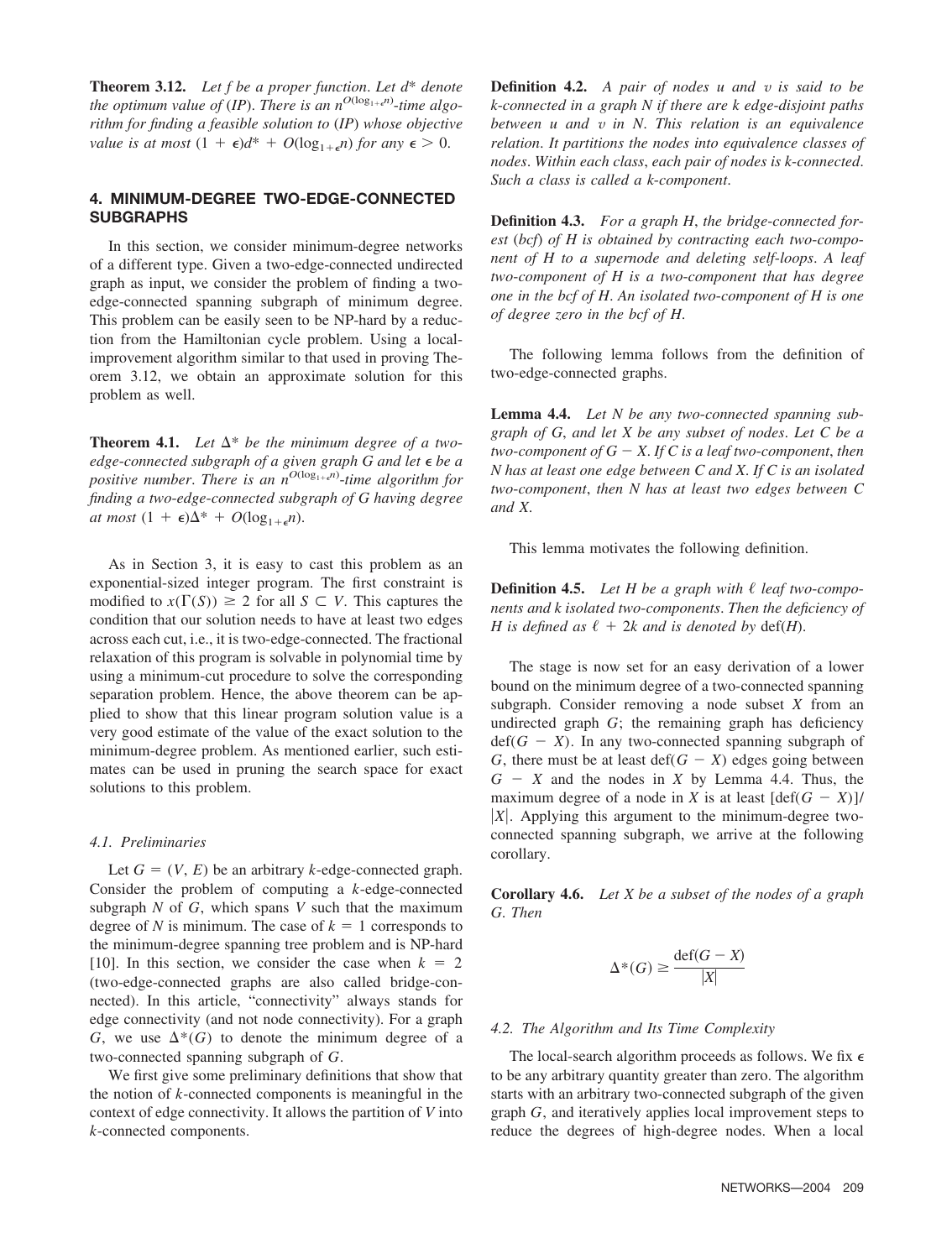

FIG. 3. An example of a degree-5 candidate graph for an edge *e*. The figure on top illustrates the network *N* with thick edges. The figure in the bottom is the degree-5 candidate graph for the edge *e*, formed from *G* by contracting each of the three 2-components of  $N - e$  to single nodes and deleting edges in  $G - N$  incident on nodes of degree five or more.

minimum is reached, the algorithm outputs the current subgraph.

Now we give definitions pertaining to an improvement step. Let *N* denote a two-connected subgraph of *G*. For an edge  $e \in N$ , we define  $N_e$  to be the bcf of  $N - e$ . Because *N* is two-connected, it follows that  $N_e$  is a simple path.

**Definition 4.7.** *The degree*-*d candidate graph for an edge e in N is obtained from G as follows*: *contract each twocomponent of*  $N - e$ , *and then delete e and the edges of* G *N incident to nodes with degree at least d in N* (*see Fig*. 3). *A node w of degree d in N is said to admit an improvement if there is an edge e incident to w in N such that the*  $degree-(d - 3)$  *candidate graph for e is two-connected.* 

An improvement step consists of replacing *e* with edges from the candidate graph so that the resulting network remains two-connected. We require that the degree of no node is increased beyond  $d - 1$ . The following lemma shows that this can be done. We use  $\deg_H(v)$  to denote the degree of a node *v* in the subgraph formed by a collection *H* of edges.

**Lemma 4.8.** *Let Q be a minimal collection of edges whose addition two-connects a bcf*  $N_e$ *. Then for every node v of*  $N_e$ ,  $deg<sub>O</sub>(v) \leq 2$ .

**Proof.** Suppose that  $\deg_0(v) \geq 3$ . Because  $N_e$  is a path,  $v$  splits  $N_e$  into two subpaths. Then at least two of  $v$ 's three incident edges must be incident on nodes in the same subpath. Let *a* be the one whose other endpoint is closer to *v* in the subpath. Then  $Q - a$  also two-connects  $N_e$ , contradicting the minimality of  $Q$ .

Note that an improvement step for a node *w* decreases

*w*'s degree by 1, but does not increase the degree of any other node to more than *w*'s new degree.

**Definition 4.9.** *Let N be a two*-*connected spanning subgraph of G, and let*  $\Delta$  *be the degree of N. Then N is called locally optimal if no node of degree at least*  $\Delta - 2\log_{1+\epsilon} n$ *admits an improvement*.

Using a potential function argument as in Section 3, it is easy to show that  $n^{O(\log_{1+\epsilon} n)}$  improvement steps suffice to yield a locally optimal subgraph. Because each improvement step can be executed in polynomial time, the running time is as claimed in Theorem 4.1. In the remainder of this section, we show that the degree of a locally optimal subgraph is as claimed in Theorem 4.1.

## *4.3. Performance Guarantee*

**Theorem 4.10.** *The degree of any locally optimal subgraph of a graph G with n nodes is at most*  $(1 + \epsilon)\Delta^*(G)$  $+ 2[log_{1+\epsilon} n] + 4(1+\epsilon).$ 

Let  $S_i$  denote the set of nodes whose degree in  $N$  is at least *i*. The proof of Theorem 4.10 consists in showing that there is an *i* in the range  $[\Delta - 2 \lceil \log_{1+\epsilon} n \rceil]$ ,  $\Delta$ ] for which *G*  $S_i$  has many leaf and isolated two-components. We show this in Lemma 4.13. Theorem 4.10 then follows from Corollary 4.6.

**Lemma 4.11.** *Let G be a two*-*connected graph and let S be a subset of nodes of G*. *Then there is a two*-*connected subgraph A of G that contains all nodes of S, such that*  $\Sigma_{v \in S}$  $deg_A(v) \leq 4|S|$ .

**Proof.** We give a constructive proof by demonstrating an algorithm to compute *A*. A graph *H* is defined to be a minor of graph *G* if one can obtain *H* from *G* by repeatedly contracting or deleting edges. For a minor *H* of *G*, we say a node *v* of *H* is *active* if one of the nodes contracted to form *v* belongs to *S*. Consider the following algorithm:

- 1. Initialize  $H_0 := G$ .
- 2. Let  $j := 0$  and let  $A_0$  be the empty graph.
- 3. Although *S* is not two-connected via  $A_j$ , do
	- a. Let  $C_{i+1}$  be a shortest cycle in  $H_i$  containing at least two active nodes.
	- b. Let  $A_{j+1} := A_j \cup C_{j+1}$ .
	- c. Obtain  $H_{j+1}$  from  $H_j$  by contracting together all nodes of  $C_{i+1}$ .
	- d.  $j := j + 1$ .

Let *k* be the number of iterations. By the termination condition, *S* is two-connected in  $A_k$ . For each *j*, let  $x_j$  be the number of active nodes in  $C_j$ . Because the edges of  $C_j$  form a cycle in  $H_j$ , the degree increase due to these edges on active nodes in the cycle is at most twice the number of active nodes in the cycle: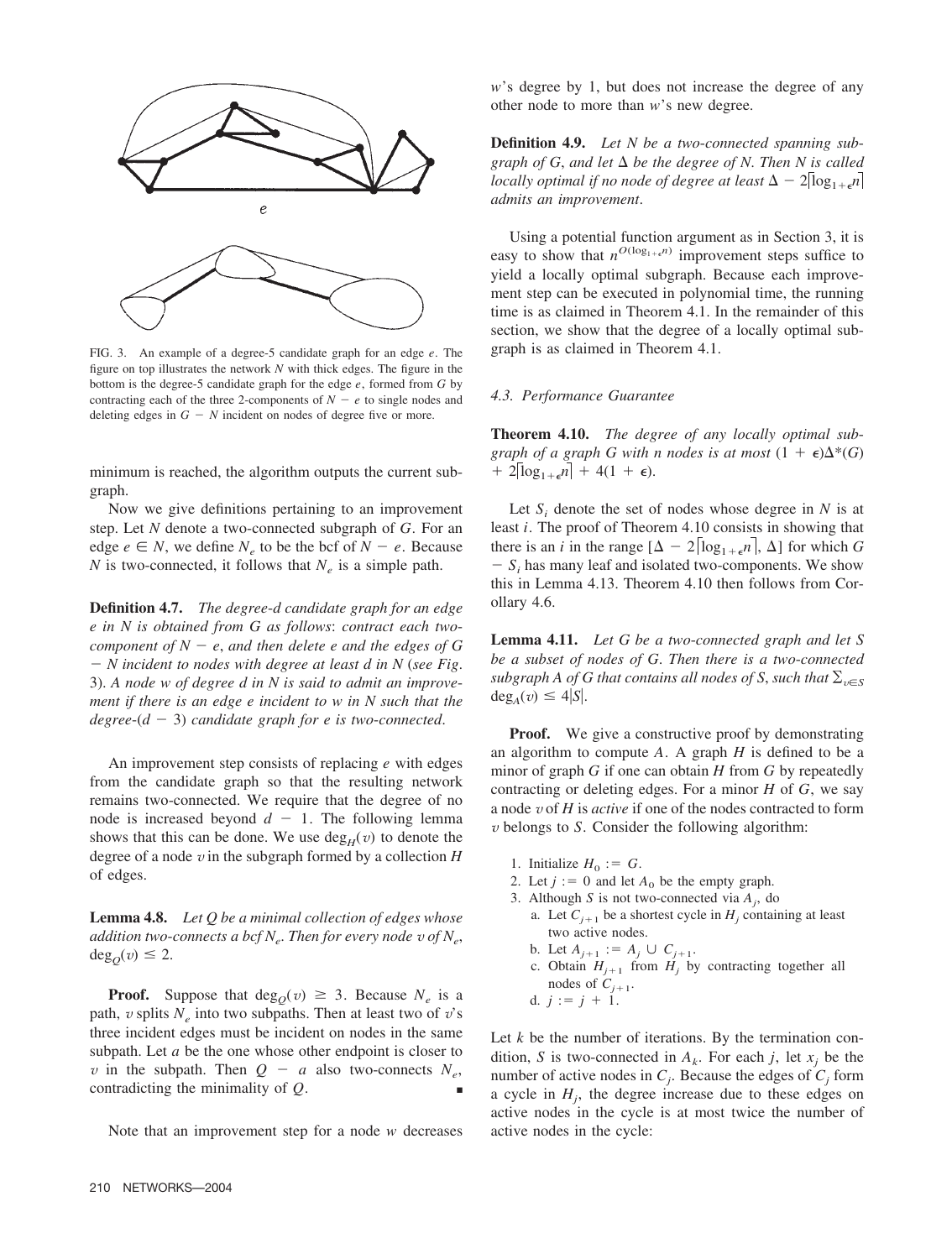$$
\sum_{v \in S} \deg_{C_j}(v) \le 2x_j. \tag{1}
$$

It follows that

$$
\sum_{v \in S} \deg_A(v) = \sum_{j=1}^k \sum_{v \in S} \deg_{C_j}(v) \le \sum_{j=1}^k 2x_j
$$
 (2)

Next we bound the right-hand side of (2). Because at each iteration *j*, we contract  $x_i$  active nodes of  $H_i$  into a single active node in  $H_{i+1}$ , we have the following claim.

**Claim 4.12.** (*Number of active nodes in*  $H_{i+1}$ ) = (*Number of active nodes in*  $H_j$ ) – ( $x_j$  – 1)

Because  $H_k$  contains 1 active node and  $H_0$  contains  $|S|$ active nodes, it follows by Claim 4.12 that

$$
\sum_{j=1}^{k} (x_j - 1) = |S| - 1
$$
 (3)

■

In each iteration  $x_i - 1 \ge 1$ , so the number of iterations *k* is at most  $|S| - 1$ . Hence,  $\sum_{i} (x_i - 1) \ge \sum_{i} x_i - (|S| - 1)$ 1). Combining this inequality with (3) yields  $\sum x_j \le 2(|S|)$ - 1). Combining this with (2) yields  $\Sigma_{v \in S}$  deg<sub>A</sub>(*v*)  $\leq 4(|S| - 1)$ . This completes the proof of Lemma 4.11.

**Lemma 4.13.** *Let N be a locally optimal subgraph with* degree  $\Delta$ . Then there is an integer *i* in the range  $[\Delta]$  $-2\log_{1+\epsilon} n$ ,  $\Delta$  *such that the deficiency of G*  $- S_{i-2}$  *is at least*  $|S_i|(i - 4(1 + \epsilon))$  *and*  $|S_{i-2}| \leq (1 + \epsilon)|S_i|$ .

**Proof.** As in Proposition 3.5, there is an *i* in the given range such that  $|S_{i-2}| \le (1 + \epsilon)|S_i|$ . By Lemma 4.11, there exists a two-connected subgraph *A* of *N* such that  $S_{i-2}$  is contained in *A* and  $\sum_{v \in S_{i-2}} \deg_A(v) \leq 4|S_{i-2}|$ . By choice of *i*, the value  $4|S_{i-2}|$  is at most  $4(1 + \epsilon)|S_i|$ . To continue the proof, we show that a large portion of the degree of the nodes in  $S_{i-2}$  can be used to infer that  $G - S_{i-2}$  has high deficiency.

**Definition 4.14.** *An edge e of a two*-*connected graph H is critical in H if*  $H - e$  *is not two-connected.* 

By local optimality, for every edge  $e$  of  $N$  incident on  $S_i$ , the degree- $(i - 3)$  candidate graph for *e* is not twoconnected. Note that this also implies that the edge *e* is critical in *N*.

**Claim 4.15.** *Let e be an edge of N not in A such that one endpoint of e belongs to Si* . *Then the other endpoint of e belongs to a leaf two*-*component or isolated two*-*component of the bcf of G* –  $S_{i-2}$ .



FIG. 4. The edge  $(u, v)$  goes between  $u \in S_{i-2}$  and a node v in a two-component *C* in the bcf of  $G - S_{i-2}$ .

**Proof.** We give a proof by contradiction. Let  $e = (u,$ *v*), where *u* belongs to  $S_i$ . First suppose that *v* belongs to *A*; this includes the case where *v* belongs to  $S_{i-2}$ . Because *A* is two-connected and contains *u*, it follows that *e* is noncritical, which is a contradiction. It follows that  $v$  belongs to some two-component *C* of  $G - S_{i-2}$ . By the same argument as above, *C* contains no nodes of *A*.

Next suppose that *C* has degree two or more in bcf(*G*  $S_i - S_{i-2}$ ). Then *C* is internal to some path in bcf( $G - S_{i-2}$ ) between leaf two-components  $L_1$  and  $L_2$ . For  $j = 1, 2$ , let  $P_j$  be the subpath from *C* to  $L_j$ . By Lemma 4.4, there is an edge  $e_i$  of *N* between each  $L_i$  and  $S_{i-2}$  for  $j = 1, 2$ . We have constructed edge-disjoint paths  $P_1e_1$  and  $P_2e_2$  from C to *A*. The edges of these paths are in  $N \cup (G - S_{i-2})$  (see Fig. 4). Recall that *A* is two-connected and contains only edges in *N*, and that *u* is in *A*. It follows that *C* is twoconnected to *u* using edges in  $(N \cup (G - S_{i-2}) - \{e\})$ . This contradicts the fact that the degree- $(i - 3)$  candidate graph for *e* is not two-connected.

Now we complete the proof of Lemma 4.13. The sum of the degrees of all the nodes of  $S_i$  in *N* is at least  $i \cdot |S_i|$ . By choice of the set *A*, we have  $\sum_{v \in S_{i-2}} deg_A(v) \leq 4(1$  $+ \epsilon$ )|S<sub>i</sub>|. Hence, there are at least  $|S_i|(i - 4(1 + \epsilon))$  edges incident on  $S_i$  not in A. By Claim 4.15, each of these edges goes to a leaf two-component or isolated two-component of  $\text{bcf}(G - S_{i-2})$ . By the criticality of these edges in *N*, it also follows that there is at most one such edge to a leafcomponent and at most two such edges to an isolatedcomponent in  $\text{bcf}(G - S_{i-2})$ . Hence, each such edge contributes one to the deficiency of  $G - S_{i-2}$ . This concludes the proof of Lemma 4.13.

# **5. DIRECTED MINIMUM-DEGREE SPANNING TREE (DMDST) PROBLEM**

## *5.1. Definitions and Notation*

The input in this case is an arbitrary directed graph *G*  $V = (V, E)$ , and a root node  $r \in V$ . Let *n* be the number of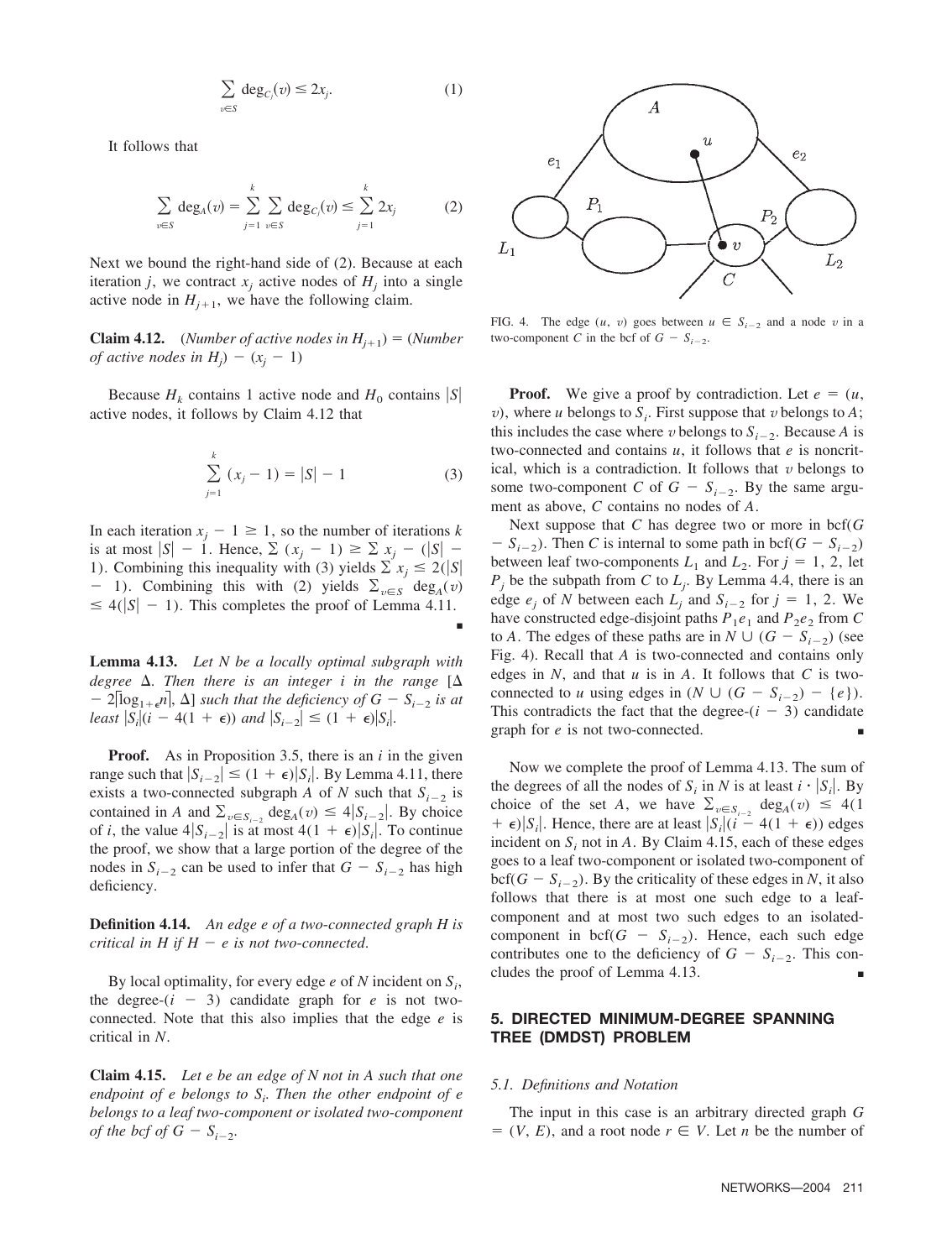

FIG. 5. Merging in directed vs. undirected graphs.

nodes in *G*. It is assumed that *r* is reachable from all nodes of *G*.

A *branching* rooted at *r* is a subgraph of *G*, whose underlying undirected graph is a spanning tree such that it has a directed path from any node to *r*. In a branching, each node other than *r* has exactly one outgoing edge; *r* has no outgoing edges. Sometimes this is also known as an inbranching. One can also define the notion of an out-branching, in which *r* can reach every node of *G* through directed paths. In this article, a branching always refers to an inbranching. Note that our algorithm can be easily modified to find out-branchings of small outdegree.

Let *T* be a branching. For each edge  $(v, w)$  in *T*, we call *w* the *parent* of *v*, denoted by *parent*[*v*]. Because every node except *r* has a unique outgoing edge in *T*, each node has a unique parent, and *r* has none. The reflexive and transitive closure of the parent function yields the ancestor relation. In other words, *v* is an *ancestor* of *u* if there is a directed path in the branching from  $u$  to  $v$ . We call  $u$  a *descendant* of  $v$  if *v* is its ancestor. We say that two nodes *v* and *w* are *related* if either *v* is an ancestor of *w*, or vice versa. Otherwise we say that the nodes are *unrelated.* For any two unrelated nodes *v* and *w*, the *least common ancestor* is the ancestor closest to *v* that is also an ancestor of *w*. We define  $C<sub>v</sub>$  to be the set of all nodes in the subtree rooted at  $v$ , i.e., the set of all nodes including  $v$ , for which  $v$  is an ancestor.

The *degree* of a node in a given branching is the number of edges coming into that node. We may also refer to this as the *indegree*. For a branching, let  $S_\Lambda$  be the set of all nodes whose degree is  $\Delta$  or more. The degree of a branching is the maximum degree of any of its nodes. Let *T*\* be an optimal DMDST whose maximal degree is  $\Delta^*$ . Our goal is to find a branching whose (in)degree is as small as possible.

#### *5.2. MDST Problem: Directed vs. Undirected Graphs*

To extend the earlier algorithms to directed graphs, we have to take note of the following differences.

First, in directed graphs, we face the following problem. Suppose an edge is removed that splits the current tree into two trees, namely *P* and *Q* (see Fig. 5). Suppose we try to combine the two trees by adding the edge  $(x, y)$ , where  $x$  $\in$  *P* and  $y \in Q$ . In the case of undirected graphs, any such edge would do, and we get back a spanning tree of *G*. But in the case of directed graphs, the node *x* must be the root



FIG. 6. Paths from *W* are internally disjoint until reaching *B*. Therefore, each of them forces an incoming edge to a node in *B* in any branching.

of the tree *P*. Otherwise the procedure would not yield a branching of *G*. To illustrate, as shown in Figure 5(a), undirected trees *P* and *Q* can be merged into a single tree by adding either the edge  $(x, y)$  or the edge  $(a, b)$ . But in the case of directed graphs, as shown in Figure 5(b), only the edge  $(x, y)$  yields a branching. If  $(a, b)$  is added, then *a* has two outgoing edges, and the resultant graph is not a branching. Therefore, the improvement step needs to be modified.

Second, the notion of witness sets (see [8]) is slightly different. The earlier definition is not suitable for directed graphs. We prove a new lemma that can be used to establish a lower bound on  $\Delta^*$  for directed graphs. Suppose we have a set of witness nodes *W* and a set of blocking nodes *B* satisfying the property that paths from different nodes of *W* do not intersect before being incident to a node in *B* (see Fig. 6). From this we show that there are  $|W|$  paths that have distinct edges into *B*, thus establishing a lower bound on the degree of nodes in *B* in any branching. The following lemma formally establishes the lower bound.

**Lemma 5.1.** *Let*  $G = (V, E)$  *be a directed graph and r*  $V \subseteq V$ . *Suppose there are subsets of nodes*  $W \subseteq V$  *and*  $B \subseteq V$ *with*  $B \cap W = \emptyset$  *that satisfy the following properties:* 

- 1. Any path from a node  $v \in W$  to r must have an *incoming edge into a node in B*,
- 2. For any two nodes  $v, w \in W$ , any path from  $v$  to r *can intersect a path from w to r only after it passes through a node in B*. *In other words*, *G has no branching wherein the path from v to the least common ancestor of v and w does not contain a node of B*.

*Then the degree of an DMDST branching rooted at r of G satisfies*,  $\Delta^* \geq \left\lceil |W|/|B| \right\rceil$ .

**Proof.** Let *T*\* be an optimal branching rooted at *r* for the DMDST problem. Because it is a branching, it contains a path from any node to the root. By Condition 1 of the lemma, a path from a node  $v \in W$  to r contains at least one edge into a node in *B*. Let  $f_v \neq v$  be the closest ancestor of *v* such that  $f_v \in B$ . Let  $P_v$  be this path from *v* to  $f_v$ . By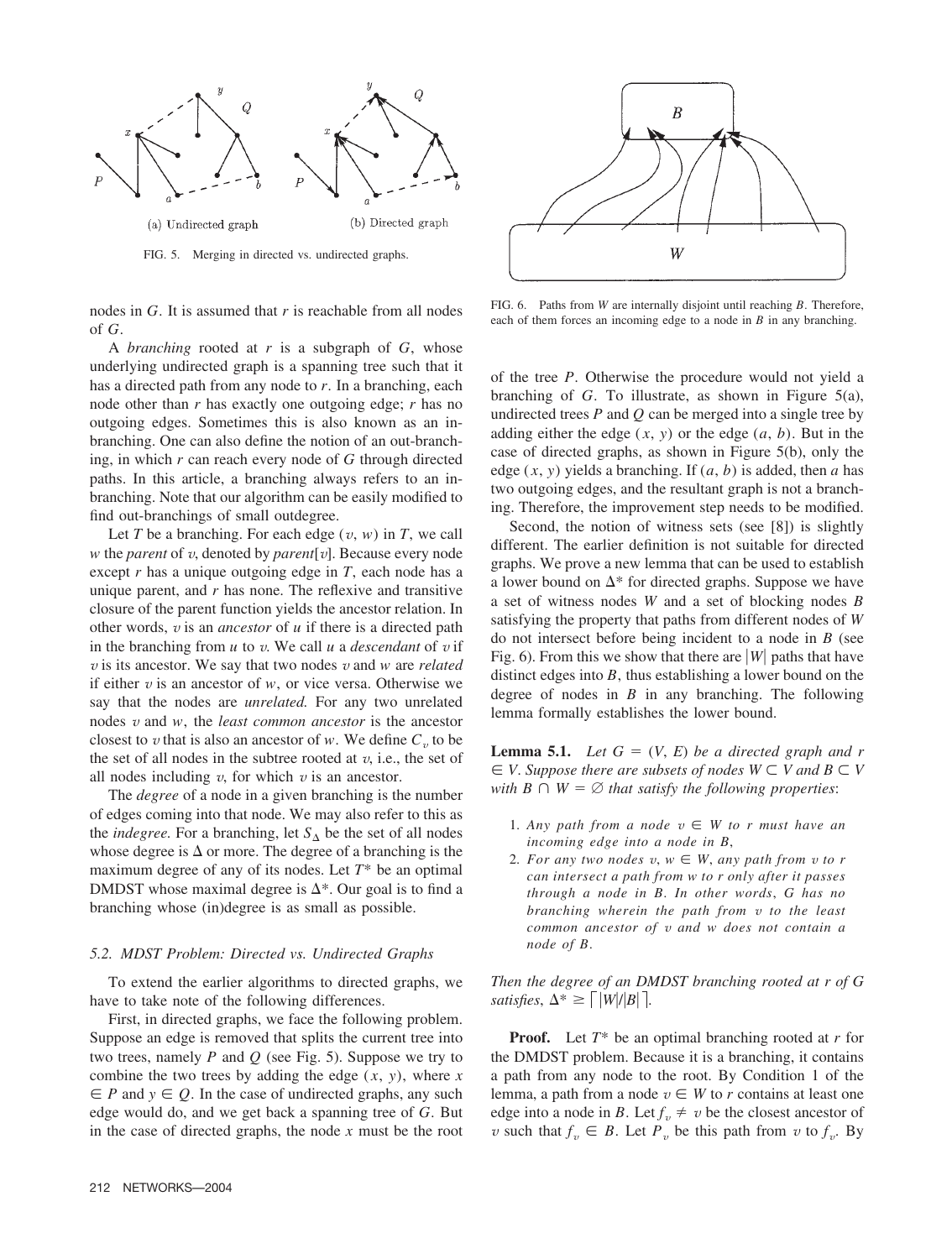

FIG. 7. Example: an improvement applied to node *p*.

Condition 2 of the lemma, the paths  $\{P_v : v \in W\}$  are all internally disjoint. Therefore, we have identified  $|W|$  paths in *T*\*, and each of these paths has an incoming edge to some node in *B*. Therefore, the average degree of a node in *B* is at least  $|W|/|B|$ , implying that there is at least one node in *T*\* whose degree is  $\lceil |W|/|B| \rceil$  or more.

## *5.3. The Algorithm*

Our algorithm starts with an arbitrary branching *T* of *G* and reduces the degree of high-degree nodes iteratively by applying improvement steps defined below. Consider a node *v* whose parent in the tree is *p*. We can decrease the indegree of *p* by 1 (which is an improvement step applied to  $p$ ) if we can delete the edge  $(v, p)$  and find an alternate path for  $v$  to reach the root  $r$ . This new path from  $v$  to  $r$  initially goes through some nodes of  $C_v$ , comprising the subtree rooted at *v*, reaching a node  $w \in C_v$  (*w* may be *v* itself). A new edge (*w*, *x*) is added (replacing the edge from *w* to its parent) where  $x$  is unrelated to  $v$ . Because  $x$  is unrelated to *v*, it is unrelated to any node in  $C_v$ . Therefore, the path from *x* to *r* in *T* is unaffected. Because  $v$  can reach  $x$  after the improvement, *v* can also reach *r*. We will perform such an improvement step only if, after the improvement, the degrees of none of those nodes whose degree increased, is more than the new degree of *p*.

Figure 7 illustrates an example of an improvement step. In this example, the tree edges are shown in thick lines and other edges of *G* are shown in dashed lines. The indegree of *p* is 5, and we see if *v* can find an alternate path to *r* so that the edge  $(v, p)$  may be deleted from  $T$ , thus decreasing the degree of  $p$  to 4. The edge  $(c, g)$  is deleted because the indegree of *g* is already 4, and if we chose to add this edge, its indegree becomes 5. Decreasing the degree of *p* to 4 by increasing the degree of  $g$  to 5 (old degree of  $p$ ) does not make progress. The edge  $(v, p)$  is also deleted and the algorithm tries to find a path from  $v$  to  $r$ . Such a path ( $v$ ,  $a$ ,  $b, c, d, w, x, \ldots$ ) exists and the algorithm uses this path to modify the branching; the new branching is shown in Figure 7(b). The indegree of *p* has been reduced to 4.

We will now describe how to test if such an improvement exists. Let the degree of  $p$  be  $\Delta$ . We first ensure that the degree of nodes whose degree is  $\Delta - 1$  or greater does not increase. Delete all nontree edges of *G* that are incident into nodes of degree  $\Delta - 1$  or greater, i.e.,  $S_{\Delta - 1}$ . In the remaining graph, delete the edge  $(v, p)$  and test if there is a path from  $v$  to  $r$ . If such a path exists, we can select a shortest such path and use it to make an improvement to *p* as follows. Let  $x$  be the node closest to  $v$  in the path such that  $x \notin C_v$ . For each edge  $(y, z)$  in the path from  $v$  to  $x$ , we replace the edge  $(y, parent[y])$  by the edge  $(y, z)$ . It can be verified that the above operation results in another branching since the number of edges is still  $n - 1$  and all nodes can still reach *r*. The algorithm can be summarized as follows.

Procedure IMPROVEMENT(*T*, *v*, *p*)

- 1. Delete (*v*, *p*) from *G*.
- 2. Let  $\Delta$  be the degree of p. For each node  $u \in V$  whose indegree in *T* is greater than  $\Delta - 1$ , delete from *G* edges going into *u* that are not in *T*.
- 3. Using a breadth-first search from *v*, test if the root *r* is reachable from *v*.
- 4. If there is no path from *v* to *r*, return False after restoring all edges of *G*.
- 5. Otherwise, BFS finds a path *P* from *v* to *r*. Let *w* be the first node on the path with the property that  $(w, x) \in P$ and  $w \in C_v$  and  $x \notin C_v$ .
- 6. For each edge  $(a, b)$  in the subpath of *P* from  $v$  to  $x$ , replace the edge from  $(a, parent[a])$  in  $T$  by  $(a, b)$ .
- 7. Restore all edges of *G* and return True.

The DMDST algorithm tries to reduce the degree of high-degree nodes by finding suitable improvements. The target nodes are those whose degrees are within  $O(\log n)$ from the maximum degree of the current branching. When no improvements are possible to these nodes, the algorithm terminates. The DMDST algorithm can be outlined as shown below.

Algorithm DMDST(*G*, *r*)

- 1. Find a branching *T* of *G* rooted at *r*. Let its (maximum) degree be *k*. Fix some constant  $\epsilon > 0$ .
- 2. For each edge  $(v, p) \in T$ , run IMPROVEMENT $(T, v, p)$  if the degree of *p* in *T* is more than  $k - |\log_{1+\epsilon} n|$ . If the degree of *T* has changed, reset *k* to be its new degree.
- 3. Repeat the above step until IMPROVEMENT(*T*, *v*, *p*) returns false for every edge  $(v, p) \in T$  for which it is called.
- 4. Return *T*.

## *5.4. Analysis of the Algorithm*

The analysis of the running time of the algorithm is similar to those described earlier. The following lemma shows the running time of the algorithm in terms of the number of improvement steps *I*.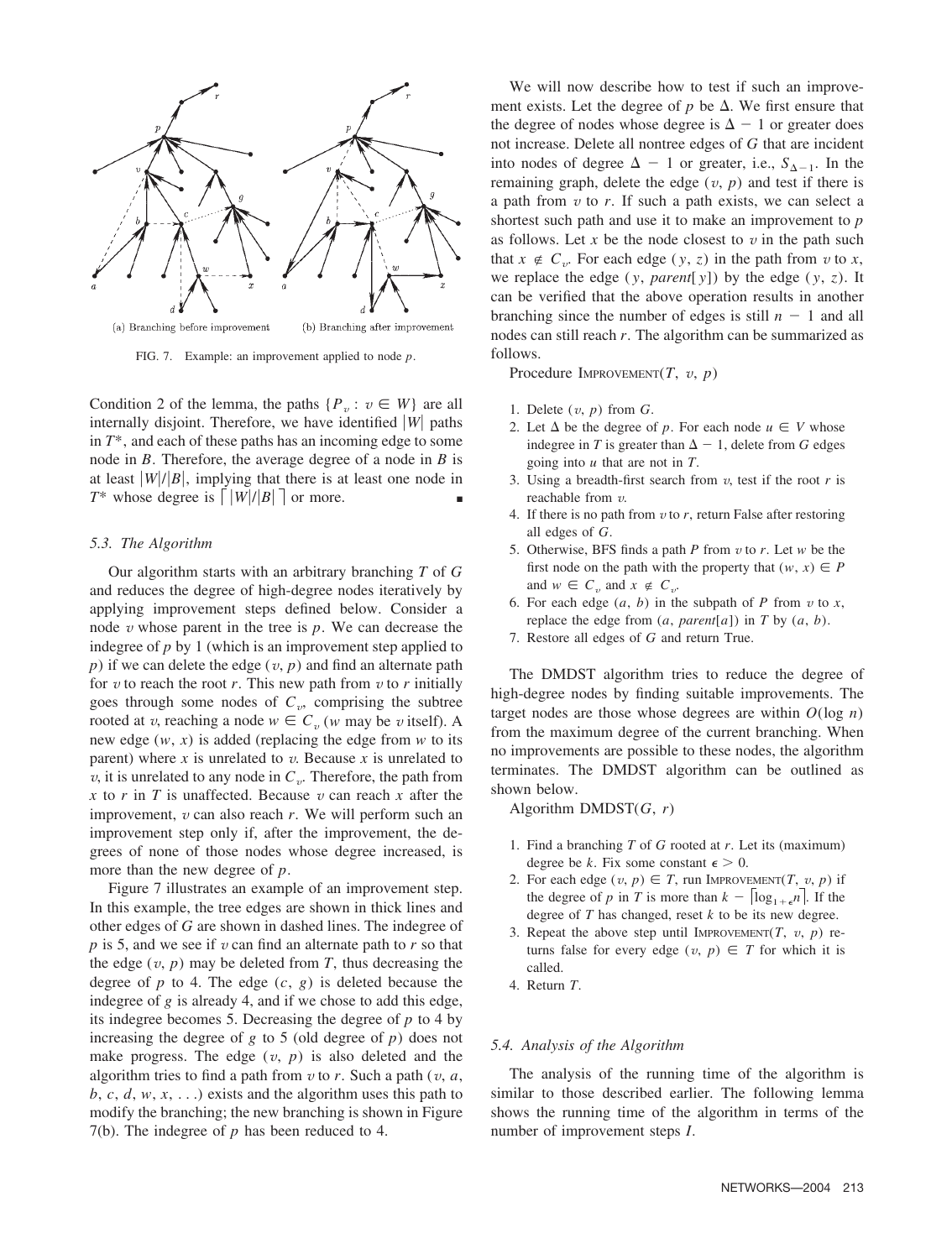**Lemma 5.2.** *The running time of Algorithm DMDST is*  $O(n^3I)$ , where I is the number of improvement steps.

We now show how to find a witness set *W* and its blocking set *B* for the branching *T* output by our algorithm. In fact, we will identify one pair of sets *W* and *B* for each  $\Delta$  in the range *k* to  $k - |\log_{1+\epsilon} n|$ .

**Lemma 5.3.** Let T be a branching whose degree is  $\Delta$  or *more. Let*  $S_{\Lambda}$  *be the set of nodes whose degree is*  $\Delta$  *or more. There are at least*  $(\Delta - 1)|S_{\Lambda}| + 1$  *unrelated nodes such that the parent of each of these nodes is in*  $S_\Lambda$ .

**Proof.** The proof is by induction on the cardinality of  $S_{\Delta}$ . If  $|S_{\Delta}| = 1$ , then the single node in that set has at least  $\Delta$  children, and the children of this node satisfy the lemma. If  $|S_{\Delta}| > 1$ , select a node  $v \in S_{\Delta}$  such that it has no descendants in  $S_{\Delta}$  (except itself). Remove *v* and all its descendants from *T*. Now the resulting branching has  $|S_{\Delta}|$  $-1$  nodes of degree  $\Delta$  or more, and by the induction hypothesis, has at least  $(\Delta - 1)(|S_{\Delta}| - 1) + 1$  unrelated nodes that are children of  $S_\Delta$ . Because all these nodes are unrelated to each other, at most one of these nodes is an ancestor of *v*. Therefore there are  $(\Delta - 1)(|S_{\Delta}| - 1)$  nodes left that are not ancestors of *v*. Now we add the children of  $\nu$  to this set, its cardinality increases by at least  $\Delta$ , and therefore, the number of nodes is at least  $(\Delta - 1)(|S_{\Delta}| -$ 1) +  $\Delta = (\Delta - 1)|S_{\Delta}| + 1$ .

**Lemma 5.4.** *Let T be the branching output by the DMDST* algorithm. Let its degree be  $k$ . Then for any  $\Delta$  with  $k$  $-\left\lceil \log_{1+\epsilon} n \right\rceil < \Delta \leq k$ ,

$$
\Delta^* \geq \frac{(\Delta - 1)|S_{\Delta}| + 1}{|S_{\Delta - 1}|}.
$$

**Proof.** Let *W* be the set of nodes as in Lemma 5.3 that are children of nodes in  $S_{\Delta}$ , but have no descendants in  $S_{\Delta}$ . We know that  $|W| \geq (\Delta - 1)|S_{\Delta}| + 1$ . Let *B* be  $S_{\Delta - 1}$ , the set of all nodes whose degree is at least  $\Delta - 1$ . For each node  $v \in W$ , the algorithm tries to find an improvement that decreases the degree of  $p = parent[v]$ . Because it failed (the condition under which the algorithm stops), any path from *v* to *r* that does not use  $(v, p)$  must go through a node *x* in  $S_{\Lambda-1}$ . By construction, the internal nodes of the path from *v* to *x* are entirely contained in  $C_v$ , the set of descendants of *v* in *T*. Because all nodes of *W* are unrelated to each other, these subtrees are disjoint. Therefore, the sets *W* and *B* that we have defined satisfy the conditions given in the statement of Lemma 5.1. Therefore,

$$
\Delta^* \ge \lceil |W|/|B| \rceil \ge \frac{(\Delta - 1)|S_{\Delta}| + 1}{|S_{\Delta - 1}|}.
$$

**Theorem 5.5.** *The degree of the branching returned by our algorithm is at most*  $(1 + \epsilon)\Delta^* + \lceil \log_{1+\epsilon} n \rceil$ , where  $\epsilon$ - 0 *is the constant chosen by the DMDST algorithm in Step* 1.

**Proof.** Lemma 5.4 establishes a set of lower bounds on  $\Delta^*$  for  $|\log_{1+\epsilon} n|$  different values of  $\Delta$ . At least for one of these values of  $\Delta$ ,  $|S_{\Delta-1}| \leq (1 + \epsilon)|S_{\Delta}|$ . Using this value of  $\Delta$ , we get  $k \leq (1 + \epsilon)\Delta^* + \lceil \log_{1+\epsilon} n \rceil$ .

## **6. CONCLUSIONS**

Although we could only show a quasipolynomial bound on the running times of our algorithms so far, we believe that our techniques can be used to obtain polynomial-time approximation algorithms with the same performance guarantees. This is the most important open problem resulting from this work. Recent techniques in multiobjective network-design approximation algorithms [18] give polynomial-time approximation algorithms with a logarithmic performance guarantee for the general one-connected network design problem formulated in (IP). This is better than the performance guarantee achievable in polynomial time using our results. However, the techniques used therein are quite different, and they do not extend to the two edge-connected and directed graph problems that we addressed in this article.

Könemann and Ravi [13, 14] have extended the techniques of Fürer and Raghavachari [7] to find approximately minimum-cost spanning trees of approximately minimum max-degree. They have also used techniques similar to the ones in this article to improve the results on finding approximately minimum-cost Steiner trees of approximately minimum max-degree in [15].

It may be possible to extend the techniques used in this article to more general proper functions with values in {0,  $1, 2, \ldots, k$ , with a loss of a factor *k* in the approximation ratio for the degree, by employing an iterative method as in [8]. In another direction, extending the result from twoedge-connected to two-node-connected graphs may also be possible by proving the corresponding node-connectivity analogs of the results in Section 4. An easier approach losing an additional factor of two would be to first find a two-edge-connected subgraph of minimum degree and augment this further in a second stage to be biconnected by using local search techniques. All of these remain promising directions for future work.

#### **Acknowledgments**

■

Parts of this paper have appeared in the *Proceedings of the 12th and the 21st Annual Conferences on the Foundations of Software Technology and Theoretical Computer Science* (1992/LNCS 652/pp. 279 –290 and 2001/LNCS 2245, pp. 232–243). This research was done while R. Ravi was at Brown University.